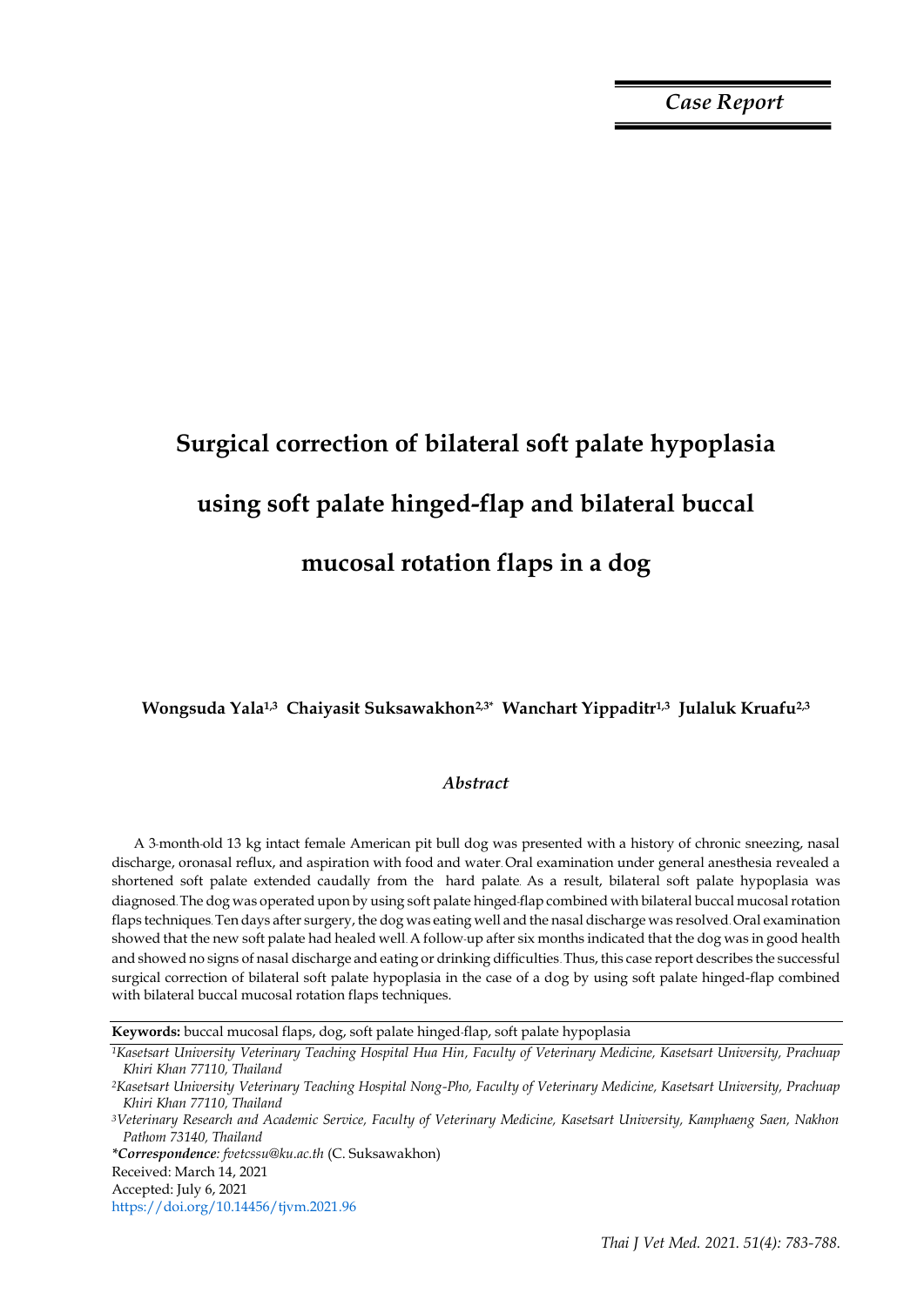#### *Introduction*

The palate consists of the primary palate (lip and incision bone) and the secondary palate (hard and soft palate) . The secondary palate is a bony and soft tissue structure that separates the respiratory and digestive passages of the head by controlling the appropriate passage of food and liquid from the mouth to the esophagus. Therefore, defects of the secondary palate will cause critical effects on an animal's well-being. The soft palate disorders in dogs are congenital diseases that occur during the developmental and gestational processes. The sequence of abnormal embryologic events that lead to the formation of the condition remain unknown. Some reports suggest that the condition might result from a failure of the lateral palatine process to fuse with the tissues that form the tonsil, tonsillar crypt, and palatine tonsils (Warzee *et al*., 2001; White *et al.*, 2009). Moreover, there was an absence of mesenchymal primordial necessary to form the soft palate resulting in the formation of a laterally unsupported and shortened soft palate (Henrick *et al*., 2004) . Predisposing causes could be hereditary, nutritional, hormonal, mechanical, and toxic factors (Sager and Nefen, 1988) . The prevalence of soft palate disorder appears to be higher in brachycephalic dogs, Siamese cats, and Abyssinian cats (Henrick *et al*., 2004; Nelson, 1993; Noden and De Lahunta, 1985; Sager and Nefen, 1988; Sinibaldi, 1979) Soft palate hypoplasia is divided into two types of defect: unilateral and bilateral. Unilateral soft palate defects show nonsymmetrical remnants of soft palate and a lack of palatine musculature on the ipsilateral defect. Meanwhile, bilateral soft palate defects show central symmetrical remnants of soft palate ( central pseudouvular). Clinical signs vary in each case, such as poor growth, chronic or intermittent upper respiratory congestion, sneezing, chronic rhinitis with nasal discharge, or aspiration pneumonia from food and water refluxed into the nasal cavity (Gregory, 2000; Henrick *et al.*, 2004; Mullins *et al.*, 2016; Sager and Nefen, 1988; Warzee *et al*., 2001).

The diagnosis of soft palate hypoplasia is typically made by oral examination which revealed a shortened remnant of soft palate that appeared as a uvula-like projection extended caudally from the hard palate. Animals diagnosed with soft palate hypoplasia were previously given a poor prognosis and surgical repair is necessary and should be performed as early as possible to prevent secondary complications. The purpose of this report is to describe the surgical approach for bilateral soft palate hypoplasia reconstruction and to represent clinical success in dogs using soft palate hinged- flap with bilateral buccal mucosal rotation flaps techniques.

## *Case description*

A 3-month-old 13 kg intact female American pitbull dog was presented with a history of respiratory distress and dyspnea for one week at Kasetsart University Veterinary Teaching Hospital ( KUVTH) Nong-Pho. The chief complaints were chronic sneezing

with nasal discharge, oronasal reflux, and aspiration with food particles and water. On physical examination, the dog was alert and responsive. A mucous nasal discharge was presented and the bilateral submandibular lymph nodes were enlarged. Thoracic radiography revealed no evidence of lung lesions. Complete blood count showed leukocytosis  $(21. 22\times10^6)$  ml, reference range 6-  $17\times10^6$  ml) and creatinine was 1.0 mg/dL [reference range: 0.5-1.3 mg/dL, ( IDEXX Catalyst Chemistry Analyzer) ] . The oral examination was performed under general anesthesia. Oral examination revealed a shortened soft palate that appeared as a uvula-like projection extended caudally from the hard palate (Fig. 1). Bilaterally, the tonsils were symmetrically enlarged. The hard palate was normal. Based on the oral examination findings, the diagnosis was bilateral soft palate hypoplasia and the dog was referred to KUVTH Hua Hin for surgical reconstruction of the soft palate one week later.

Preoperatively, the dog was given morphine  $(0.5)$ mg/ kg, IM, MORPHINE SULFATE; M&H Manufacturing for Food and Drug Administration, Thailand) and diazepam (0.2 mg/kg, IV, ROPAM; L.B.S. Laboratory, Thailand) for pain management and premedication. This was followed by alfaxalone ( 2 mg/kg, IV, ALFAXAN; Jurox Animal Health, Australia) for induction and cephazolin (22 mg/kg, IV, CEFABEN; L.B.S. Laboratory,Thailand) as a preoperative antibiotic prophylaxis. The anesthesia was maintained throughout the surgery by using 1% isofurane. The dog was placed in dorsal recumbency with the head stabilized and mouth held open. The oral cavity was prepped with 1% povidone iodine and the pharynx was packed with sterile gauze to prevent exudates reflux from the esophagus to the surgical area. A transverse incision was made by scalpel blade at the proximal soft palates, whereby the length of the incision (length of the flap) was determined by the width of the base of the soft palate (approximately 2 cm in length). Then, two parallel incisions were made by scalpel blade from both lateral edges of the transverse incision to the palatoglossal arches, which were undermined and elevated by blunt dissection to make a hingedflap with the base of the flap at the caudal margin of the soft palate. The flap was flipped 180° inthe caudal direction (Fig. 2) and secured along both lateral margins to the pharyngeal wall with 4- 0 monofilament absorbable suture ( MAXON; Covidien, USA) using a simple interrupted suture pattern. Then, an incision in the buccal mucosa is made bilaterally to make inverted Ushaped rotation flaps on the left and right sides. The flap is then rotated from both sides medially to cover the wound bed of the hinged flap (Fig. 3), and the length and width of the flap should be greater than the measured length and width of the hinged flap to prevent tension on the suture line (2-3 mm were added to the length and width of the harvest flap) . The apex of each buccal mucosal flap was sutured together at the midline of the wound bed of the hinged flap with 4-0 monofilament absorbable suture using simple interrupted sutures. The lateral buccal mucosal flaps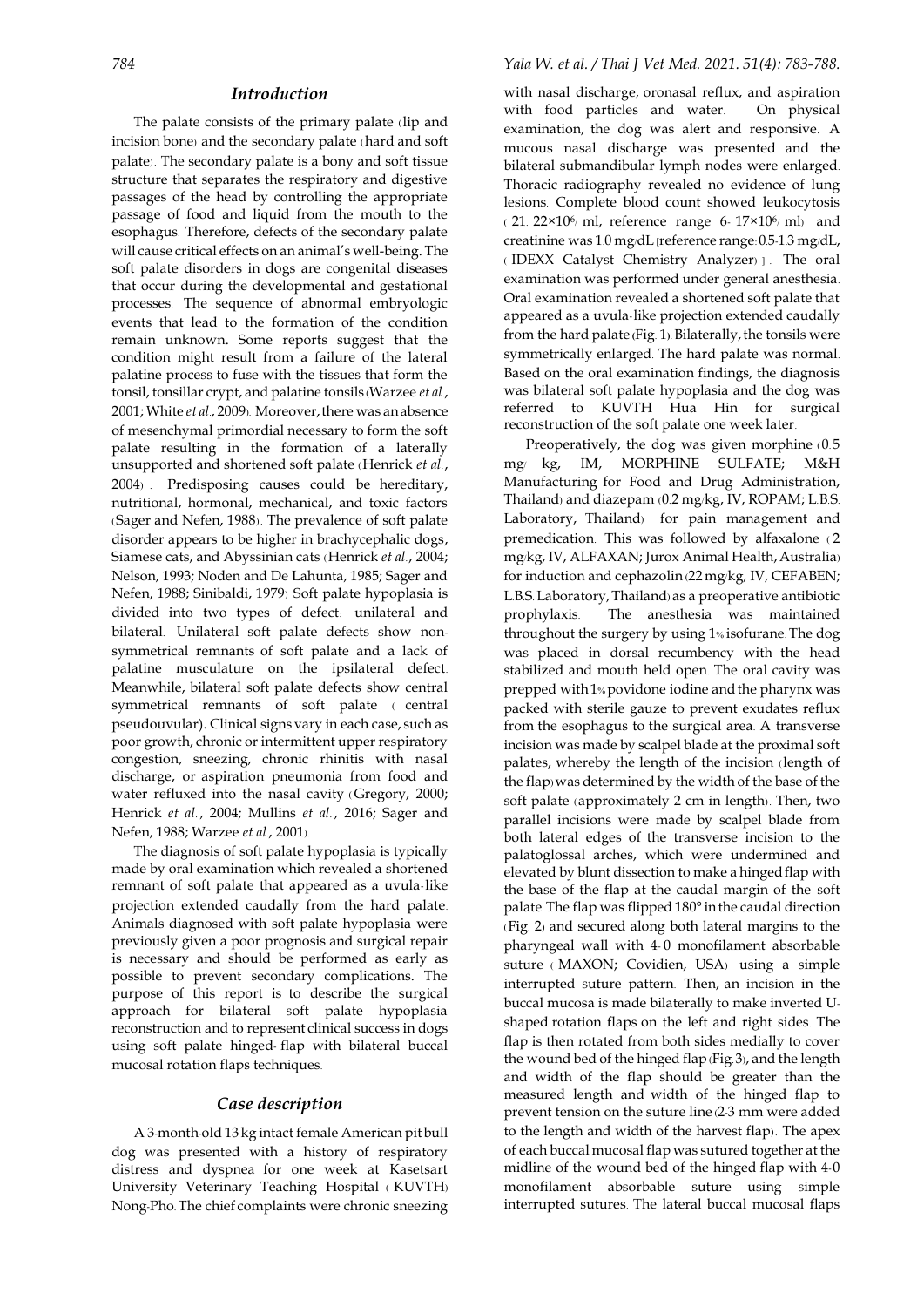were sutured at the proximal and caudal sites of the hinged flap with 4-0 monofilament absorbable suture using simple interrupted sutures. The buccal mucosal flap will cover the whole of the hinged flap to create a new soft palate with longer length (Fig. 4) . The buccal donor sites were closed with 4- 0 monofilament absorbable suture using simple interrupted sutures. Dexamethasone phosphate (0.25 mg/kg, IV, DEXTON; T. P. Drug Laboratories, Thailand) was administered intraoperatively to reduce swelling at the reconstructed palate and pharyngeal tissues after surgery.



**Figure 1** Intraoral view of a 3-month-old female intact American pit bull dog which had a shortened soft palate that appeared as a uvula-like projection (pseudouvula) (white arrow).



**Figure 2** Perioperative pictures. The incision line (dotted line) and the direction of flap (white arrow) (A). Making the stay suture at the edge of the hinged flap (B). Illustration of the flap flipped 180° caudally (C).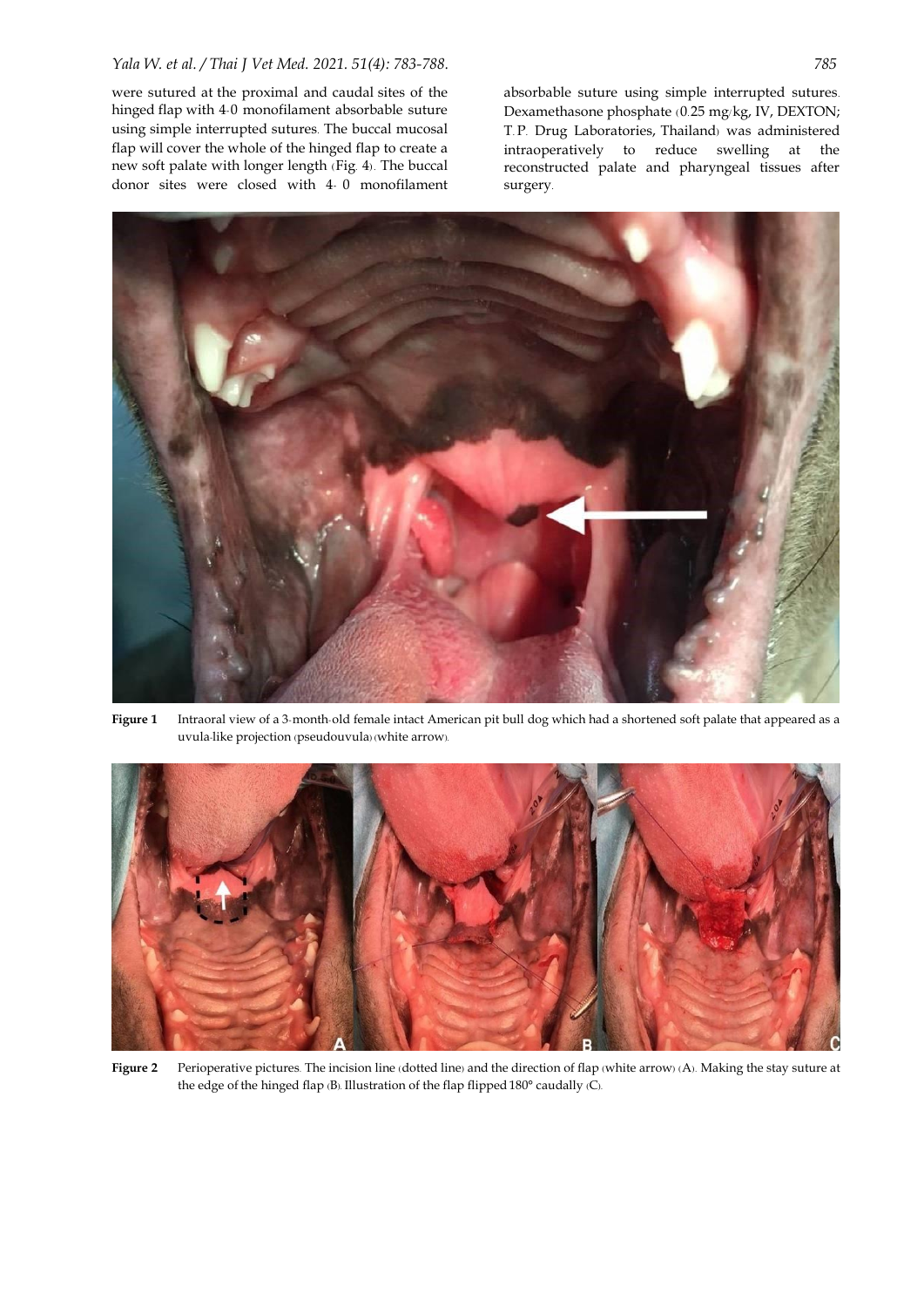

Figure 3 Perioperative pictures. The flap was secured along its lateral margins to both sides of the pharyngeal wall (white arrow) (D). Bilaterally inverted U-shaped flaps of buccal mucosa were created (dotted line) and flaps were rotated on to the hinged flap (arrow) (E, F).



**Figure 4** The apex of each buccal mucosal flap was sutured together at the midline at the wound bed of the hinged flap (G) . Postoperative image of the dog, after the soft palate was reconstructed (H).

Postoperatively, the dog recovered well from the anesthesia andwas discharged. The dog was given oral antibiotics withamoxy-clavulanic acid (15 mg/kg) every 12 hours for 14 days and oral anti-inflammatory was carprofen ( 4. 4 mg/ kg, RIMADYL; Inovat Industria Farmaceutica, Brazil) once a day for four days. Soft food was given for two weeks with the avoidance of chewing hard objects. Ten days after surgery, the clinical signs were improved. The dog was eating well and the nasal discharge was resolved. Oral examination under sedation showed that the new soft palate had healed. Six months after their first visit, telephone follow-up was carried out, indicating that the dog was doing well and showed no nasal

discharge, coughing, or any eating or drinking difficulties.

# *Discussion*

Bilateral soft palate hypoplasia in small animals has been sporadically reported in the veterinary literature and surgical reconstructions in dogs and cats have been performed since 1972 (Mullins *et al*., 2016), albeit often unsuccessfully. The purpose of all surgery was to create a new soft palate with a greater length and width by selecting tissue flaps from various sites such as the nasopharyngeal mucosa, palatal musculature, oral mucosa, mucoperiosteal tissue, or combinations in order to restore normal function during swallowing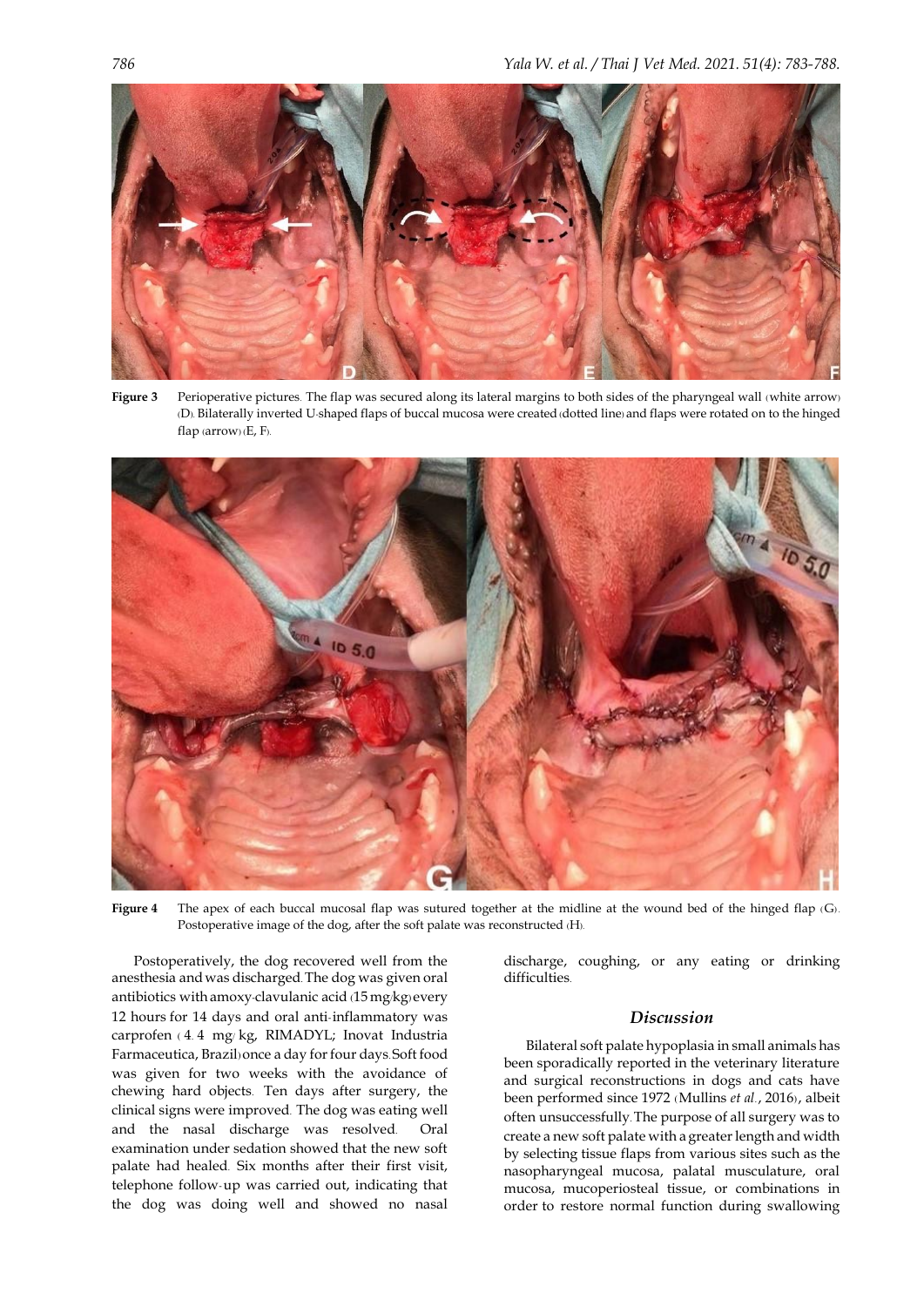## *Yala W. et al. / Thai J Vet Med. 2021. 51(4): 783-788. 787*

and breathing. In cats, soft palate hypoplasia usually contains very small sized soft palate remnants. The size and its elastic fibrotic characteristics would prevent it from extending to the pharyngeal wall. Generally, the buccal mucosa flap would not be suitable in cats due to the thinness of oral mucosa and the small size of the rotation flap which would compromise circulation of the flap causing wound dehiscence (Henrick *et al*., 2004).There was a publication reporting reconstruction of bilateral hypoplastic soft palate in a cat by using two pattern flaps developed from the hard palate mucoperiosteal flap and mucosal tissue on the right and left pharyngeal walls (Henrick *et al*., 2004). These flaps contain sufficient length to be sutured together across the nasopharynx in an H-plasty configuration to form a new soft palate. The postoperative oral examination revealed small amounts of necrotic tissue around the cranial border of the flap with the suspected cause being either from tension or vascular compromise in that part of the suture line. There was a case report in 1998 about correction of soft palate defects in three dogs by using buccal mucosal rotation flaps (Sager and Nefen, 1988). The buccal mucosal flap was rotated from both sides of the pharyngeal walls to form complete oral and nasal mucosal surfaces. After the operation, partial dehiscence of the pharyngeal wall suture line was found in one dog.

The most common complication observed after soft palate surgical reconstruction is wound dehiscence resulting from excessive tension. This was subsequently observed from contraction during the healing process along with immoderate shrinkage of the newly constructed palate. Thus, a combined technique between soft palate hinged flap and bilateral buccal mucosal rotation flap which has been used in this study would provide an alternative method for repairing bilateral soft palate hypoplasia in dogs with minimal tension suture lines. Using a hinged flap would provide a new length and width of soft palate which could be adjusted and made suitable for each dog. Furthermore, combination with the bilateral buccal mucosal flap technique would further reduce the tension and ameliorate the strength of the reconstructed soft palate as the base of the buccal mucosal flaps were adjacent to the hinged flap allowing rotation through approximately 180° without tension into their new location.

To minimize the possibility of postoperative complications, various points should be considered. For instance, during the buccal mucosal flap incision, the length and width of the flap from both sides should be slightly greater than the prepared soft palate hinged flap bed. The purposes were to allow the shortening of the flap during rotation and to prevent tension on the suture line. The buccal mucosal flap incision should be made with a scalpel blade rather than scissors to prevent tissue injury at the edge of the flap. Moreover, it is recommended to suture and cover all reconstruction sites in the oral and pharyngeal areas with mucosal tissue, both dorsal and ventral aspects, to accommodate primary intention wound healing ( Nelson, 1993) . Preservation of the flap tissue vasculature by elevating adequate underlying

connective tissue and avoiding using electrocautery are very important. While suturing flap tissues, it is necessary to gently bite the tissue to diminish interference from the blood supply at the wound edge. In some cases, ipsilateral tonsillectomy might be required, especially in conditions of bilateral soft palate hypoplasia to reduce excessive wound tension laterally. The author decided not to perform tonsillectomy in this case due to there being no tension alteration across the buccal mucosal flaps. Tonsils left uncut will preserve their functions as secondary lymphoid tissues capturing respiratory tract pathogens.

In conclusion, this report would provide additional clinical evidence supporting the use of soft palate hinged-flap and bilateral buccal mucosal rotation flap for bilateral soft palate hypoplasia correction in dogs. These two techniques combined to offer an excellent outcome by minimizing tension which is the main cause of reconstruction failure. The dog which underwent surgical reconstruction in this study is no longer suffering from the disease, thus reversing its poor prognosis previously given.

#### *Acknowledgements*

The authors would like to thank all our colleagues at Kasetsart University Veterinary Teaching Hospital Hua Hin and Kasetsart University Veterinary Teaching Hospital Nong-Pho who were involved in this manuscript, as well as the pet owner and dog in this case report.

## *References*

- Gregory SP 2000. Middle ear disease associated with congenital palatine defects in seven dogs and one cat. J. Small Anim. Pract. 41:398-401.
- Henrick Jason F and McAnulty Jonathan F 2004. Reconstruction of a bilateral hypoplasia soft palate in a cat. J. Am. Anim. Hosp. Assoc. 40:86-90.
- Mullins A Ronan, Guerin R Shane and Pratschke M Kathryn 2016. Use of a split-thickness soft palate hinged flap and bilateral buccal mucosal rotation flaps for one-stage repair of a bilateral hypoplastic soft palate in a dog. J. Am. Vet. Med. Assoc. 248(1):91- 95.
- Nelson AW 1993. Upper respiratory system, in Slatter DH (ed). Textb. Small Anim. Surg. (ed 2). 733-776.
- Noden DM and De Lahunta A 1985. Craniofacial muscles and connective tissues. pp. 156-195. In: The Embryology of Domestic Animals - Developmental Mechanisms and Malformations (Noden, D. M. and De Lahunta, A. eds.), Williams & Wilkins, Baltimore.
- Sager M and Nefen S 1988. Use of buccal mucosal flaps for the correction of congenital soft palate defects in three dogs. Vet. Surg. 27:358-363.
- Sinibaldi KR 1979. Cleft palate. Vet. Clin. North Am. Small Anim. Pract. 9(2):245-257.
- Warzee CC, Bellah JRand Richards D 2001. Congenital unilateral cleft of the soft palate in six dogs. J. Small Anim. Pract. 42:338-340.